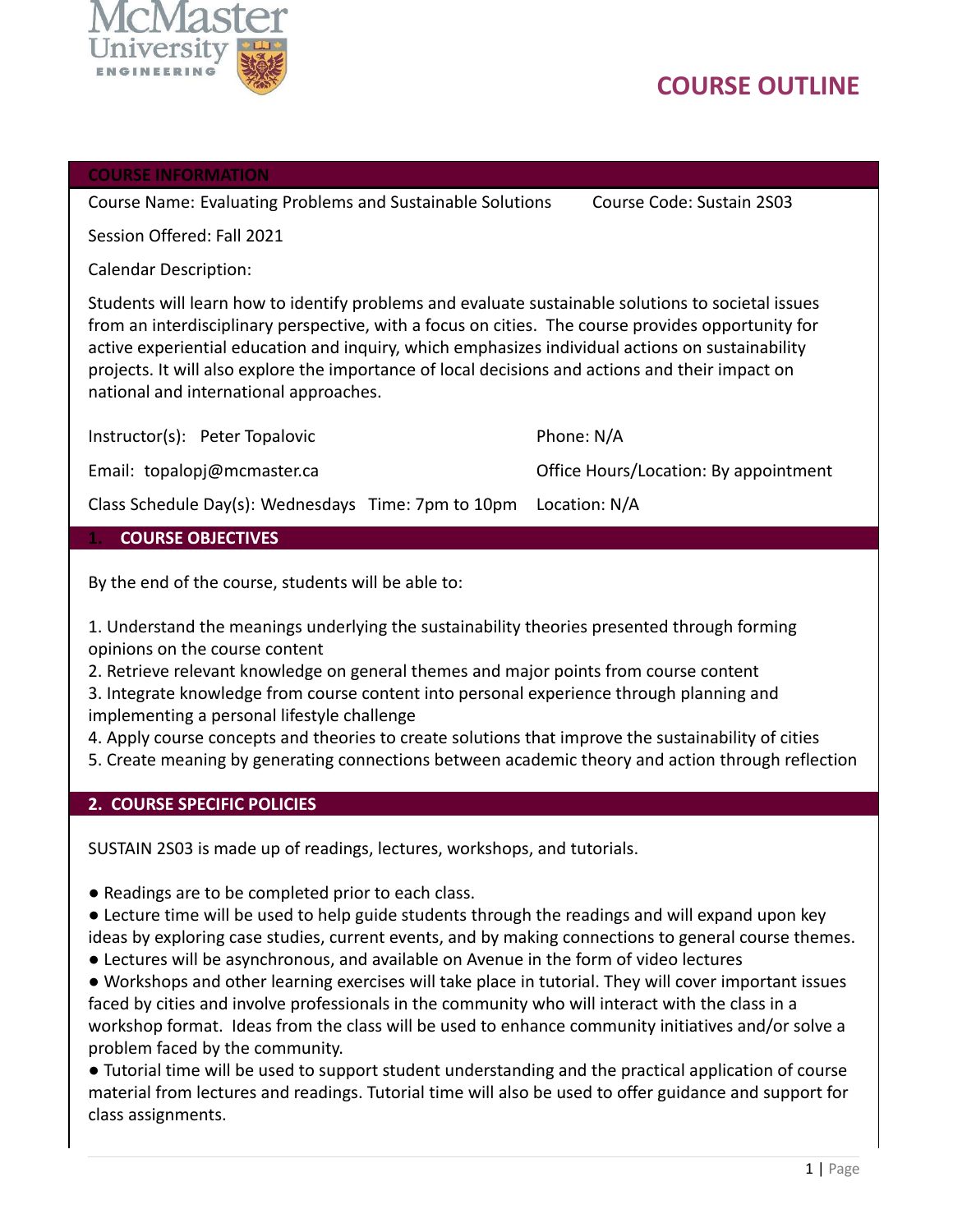## **Group Work**

Throughout the course, students will be provided with a variety of opportunities for interdisciplinary discussion and group work. All group members will receive the same mark for group assignments. Part of this course is to provide students with the opportunity to develop their teamwork skills. If and when challenges arise, utilize the opportunity to employ strategies to better the group dynamics going forward. You are encouraged to seek support from the Teaching Assistants or Course Instructor.

In extreme circumstances, and once group members have attempted to address the situation as a team, they may approach the Course Instructor to proceed with further action. In such an instance, the group will be requested to submit documentation of the problem(s). After an initial warning, and if no significant improvement is made, the Course Instructor reserves the right to adjust any individual's assignment mark up to 50% of the group grade.

All group work submissions must indicate which group member contributed to which part of the assignment and/or include a pie chart depicting value of contributions put forth by each group member. Please include this throughout the document or at the end of the document (bullet points and/or percentages are sufficient).

#### **Assignment Submission Guidelines**

All assignments should be submitted in Word .doc format via Avenue to Learn. See assignment-specific criteria for instructions.

Late assignments will be penalized 10% each day, including Saturday and Sunday, starting at 12:01 am the following day. A maximum of three days will be permitted for late assignments, after which the assignment will receive a grade of zero, unless specific arrangements have been made with the TA. Any arrangements for late submission must be made at least 24-hours before the assignment is due. In the case of extenuating circumstances, please contact and discuss with the TA or the Course Instructor.

## **MSAF Policy and Missed Classes**

Automatic MSAF's: Students are encouraged not to use their MSAF's. Instead, if a deliverable is not handed in on the due date, an automatic 3 day extension will be granted without the need to file an MSAF or for the student to contact their professor or TA. This means that if a deliverable is due on a Thursday and it is not handed in, an automatic extension will be granted and the new due date will be Sunday.

Regular MSAF's are not required in this course, however, if they are used in another course and then applied to a deliverable in this course, your due date will automatically extend the submission deadline by three calendar days. No other arrangements need to be made. Please ensure the instructor and your marking TA are included on the MSAF form to ensure it is properly recorded.

MSAFs are not required for course participation; instead, a student may miss 2 Tutorials without penalty, by notifying your tutorial TA.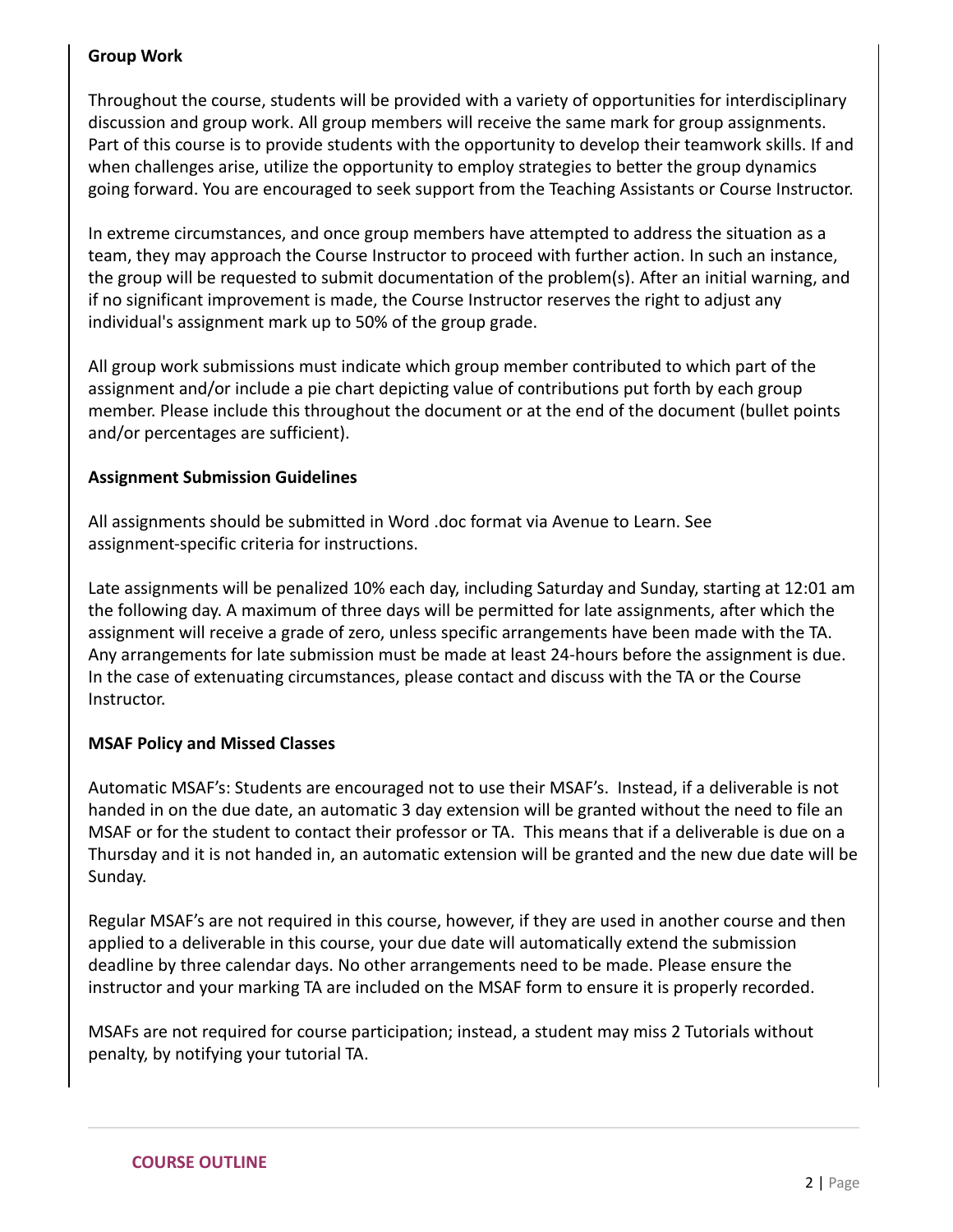# **Required Readings:**

There is no textbook or course pack for this class. Consistent with the goals of the Sustainable Future Program, all required readings can be found on Avenue to Learn.

| 3. SCHEDULE                                                                                          |                                                                           |                                                                                                     |  |
|------------------------------------------------------------------------------------------------------|---------------------------------------------------------------------------|-----------------------------------------------------------------------------------------------------|--|
| <b>Week</b>                                                                                          | <b>Topic</b>                                                              | <b>Course Deliverable Due</b>                                                                       |  |
| WEEK 1 (Sept. 6)                                                                                     | Happy City - an Introduction                                              |                                                                                                     |  |
| <b>WEEK 2 (Sept. 13)</b>                                                                             | The Food, Water, and Energy Nexus                                         |                                                                                                     |  |
| <b>WEEK 3 (Sept. 20)</b>                                                                             | Climate Change Adaptation: Livability and<br>Resiliency                   | <b>Discussion Post 1 Submitted</b>                                                                  |  |
| <b>WEEK 4 (Sept. 27)</b>                                                                             | Climate Change Mitigation - Land Use and<br>Transportation                | <b>Project Plan submitted</b>                                                                       |  |
| <b>WEEK 5 (Oct. 4)</b>                                                                               | Fall Break - no classes                                                   |                                                                                                     |  |
| <b>WEEK 6 (Oct. 11)</b>                                                                              | Sustainable Agriculture and Food Systems                                  | <b>Discussion Post 2 Submitted</b>                                                                  |  |
| <b>WEEK 7 (Oct. 18)</b>                                                                              | Risk and Responsibility: the role of<br>government and the private sector | <b>Discussion Post 3 Submitted</b>                                                                  |  |
| <b>WEEK 8 (Oct. 25)</b>                                                                              | <b>Transportation and Complete Streets</b>                                | <b>Group Assignment submitted</b>                                                                   |  |
| <b>WEEK 9 (Nov. 1)</b>                                                                               | Culture, Behaviour Change, and<br>Engagement                              | Discussion post 4 posted                                                                            |  |
| <b>WEEK 10 (Nov. 8)</b>                                                                              | <b>Ecological Economics and Industrial Ecology</b>                        | <b>Final Presentations Begin</b>                                                                    |  |
| <b>WEEK 11 (Nov. 15)</b>                                                                             | <b>Public Policy and Sustainability</b>                                   | <b>Reflection Submitted</b><br>(Final Presentations continue)                                       |  |
| <b>WEEK 12 (Nov. 22)</b>                                                                             | Natural Capitalism, Measuring Sustainability,<br>and the Sharing Economy  | <b>Discussion Post 5 Submitted</b><br>(Final Presentations continue)                                |  |
| <b>WEEK 13 (Nov. 29)</b>                                                                             | <b>Emerging Issues and Sustainable</b><br><b>Development Goals</b>        | <b>Final Presentations continue</b><br>Final presentation<br>powerpoint or infographic<br>submitted |  |
| <b>FINAL</b><br><b>EXAMINATION</b>                                                                   | There is no exam or tests for this course                                 |                                                                                                     |  |
| <b>4. ASSESSMENT OF LEARNING</b>                                                                     |                                                                           | <b>WEIGHT %</b>                                                                                     |  |
| Lifestyle Challenge<br>Project Plan (15%)<br>Reflection (20%)<br>Project Presentation (15%)          |                                                                           | 50%                                                                                                 |  |
| Group Assignment (final report)                                                                      |                                                                           | 25%                                                                                                 |  |
| Participation - Quizzes                                                                              |                                                                           | 10%                                                                                                 |  |
| Participation - Tutorial Attendance and Participation                                                |                                                                           | 15%                                                                                                 |  |
| <b>5. LEARNING OUTCOMES</b>                                                                          |                                                                           |                                                                                                     |  |
| Develop project management skills and be able to articulate your ideas                               |                                                                           |                                                                                                     |  |
| Use self-directed learning techniques, understand your motivations and self-reflect on your progress |                                                                           |                                                                                                     |  |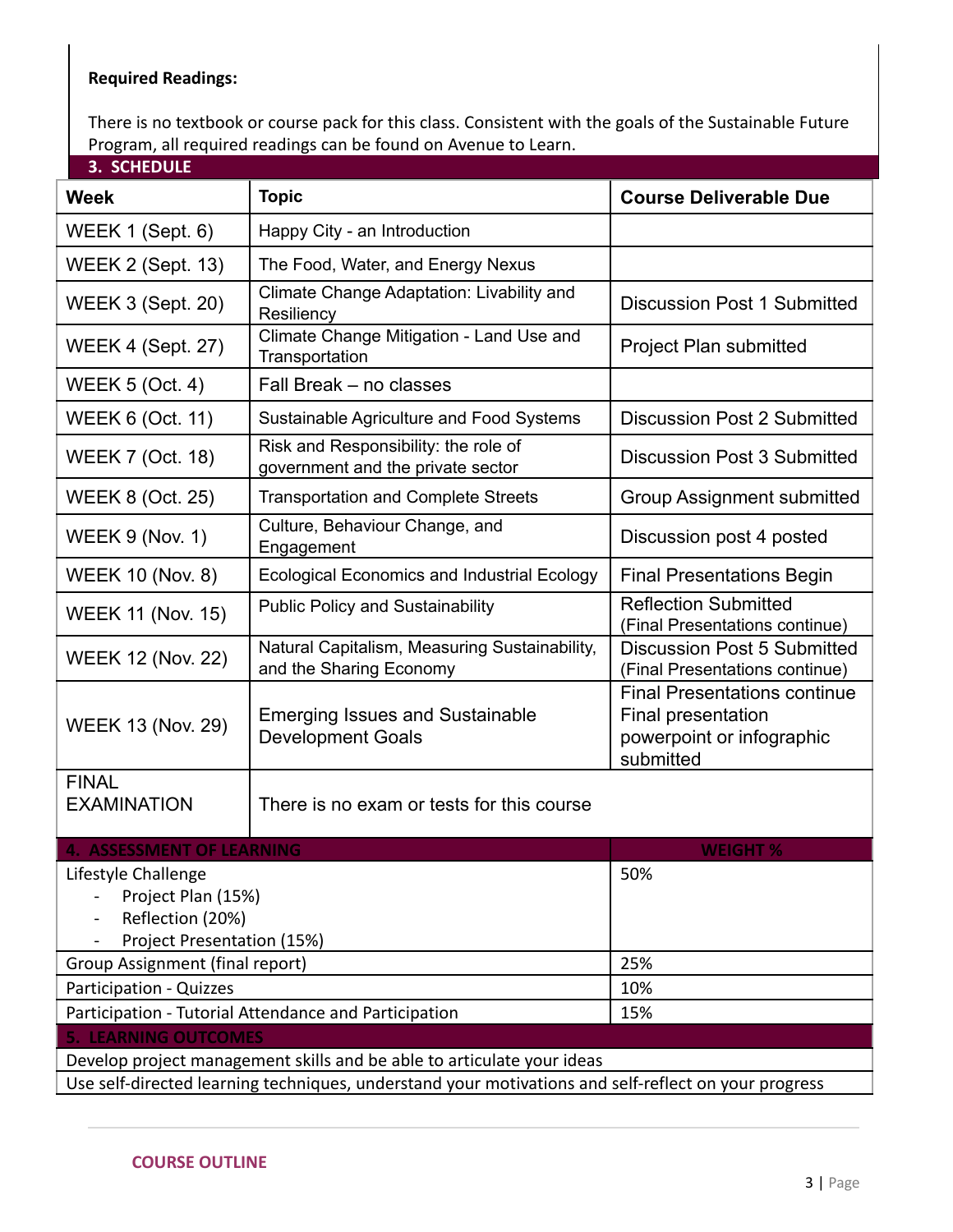Apply critical thinking to sustainability challenges and be able to critique issues and policies Use the course framework to develop solutions to sustainability challenges in your own and other's lives **6. COMMUNICATIONS**

It is the student's responsibility to:

- Maintain current contact information with the University, including address, phone numbers, and emergency contact information.
- Use the University provided e-mail address or maintain a valid forwarding e-mail address.
- Regularly check the official University communications channels. Official University communications are considered received if sent by postal mail, by fax, or by e-mail to the student's designated primary e-mail account via their "@mcmaster.ca" alias.
- Accept that forwarded e-mails may be lost and that e-mail is considered received if sent via the student's @mcmaster.ca alias.
- Check the McMaster/Avenue email and course websites on a regular basis during the term.

#### **7. POLICIES**

# **ACADEMIC INTEGRITY**

You are expected to exhibit honesty and use ethical behaviour in all aspects of the learning process. Academic credentials you earn are rooted in principles of honesty and academic integrity. **It is your responsibility to understand what constitutes academic dishonesty.**

Academic dishonesty is to knowingly act or fail to act in a way that results or could result in unearned academic credit or advantage. This behaviour can result in serious consequences, e.g. the grade of zero on an assignment, loss of credit with a notation on the transcript (notation reads: "Grade of F assigned for academic dishonesty"), and/or suspension or expulsion from the university. For information on the various types of academic dishonesty please refer to the *[Academic Integrity Policy](https://secretariat.mcmaster.ca/app/uploads/Academic-Integrity-Policy-1-1.pdf)*, located at

https://secretariat.mcmaster.ca/university-policies-procedures- guidelines/

The following illustrates only three forms of academic dishonesty:

- plagiarism, e.g. the submission of work that is not one's own or for which other credit has been obtained.
- improper collaboration in group work.
- copying or using unauthorized aids in tests and examinations.

# **AUTHENTICITY / PLAGIARISM DETECTION**

**Some courses may** use a web-based service (Turnitin.com) to reveal authenticity and ownership of student submitted work. For courses using such software, students will be expected to submit their work electronically either directly to Turnitin.com or via an online learning platform (e.g. A2L, etc.) using plagiarism detection (a service supported by Turnitin.com) so it can be checked for academic dishonesty.

Students who do not wish their work to be submitted through the plagiarism detection software must inform the Instructor before the assignment is due. No penalty will be assigned to a student who does not submit work to the plagiarism detection software. **All submitted work is subject to normal verification that standards of academic integrity have been upheld** (e.g., on-line search, other software, etc.). For more details about McMaster's use of Turnitin.com please go to [www.mcmaster.ca/academicintegrity.](http://www.mcmaster.ca/academicintegrity)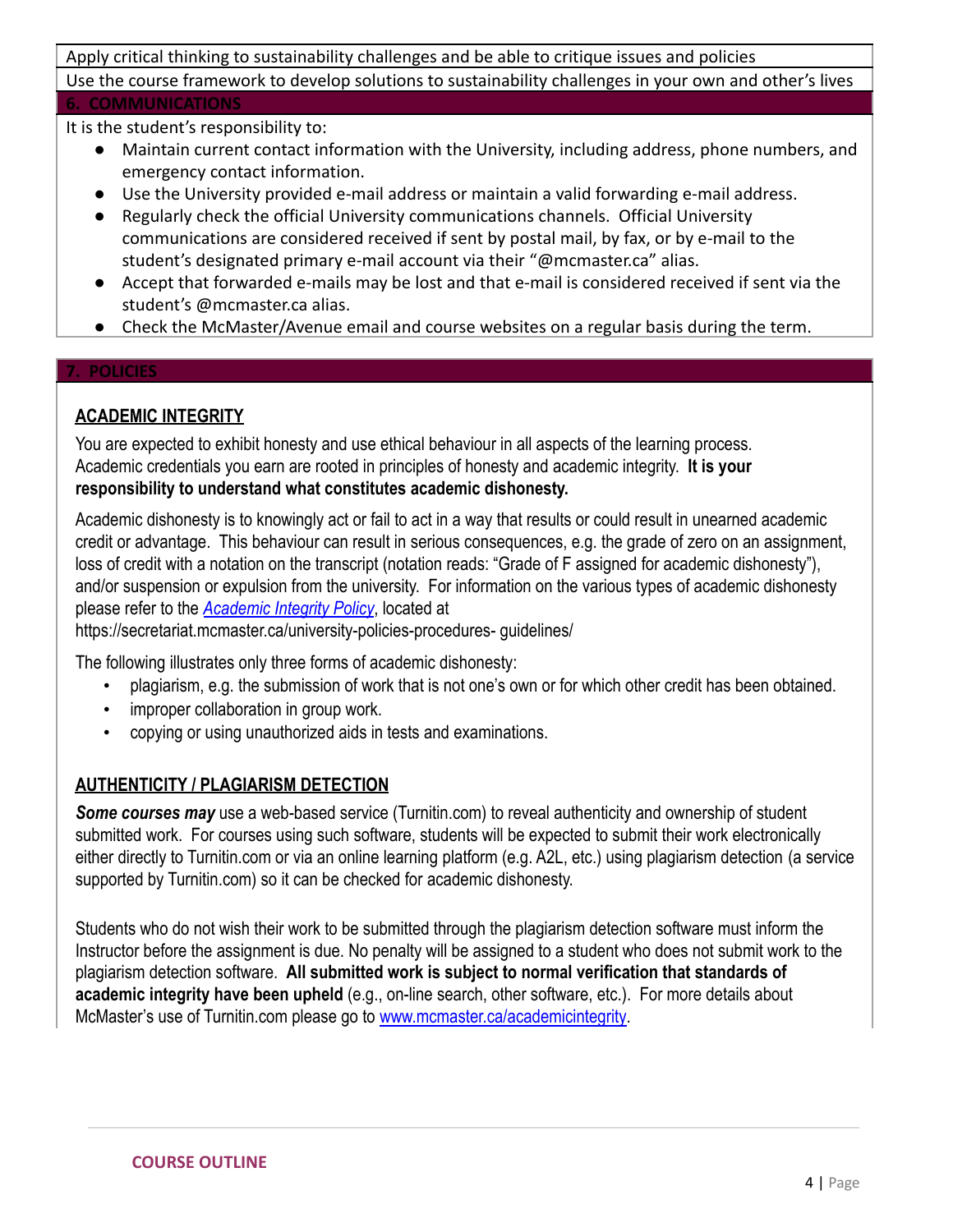# **COURSES WITH AN ON-LINE ELEMENT**

*Some courses may* use on-line elements (e.g. e-mail, Avenue to Learn (A2L), LearnLink, web pages, capa, Moodle, ThinkingCap, etc.). Students should be aware that, when they access the electronic components of a course using these elements, private information such as first and last names, user names for the McMaster e-mail accounts, and program affiliation may become apparent to all other students in the same course. The available information is dependent on the technology used. Continuation in a course that uses on-line elements will be deemed consent to this disclosure. If you have any questions or concerns about such disclosure please discuss this with the course instructor.

## **ONLINE PROCTORING**

**Some courses may** use online proctoring software for tests and exams. This software may require students to turn on their video camera, present identification, monitor and record their computer activities, and/or lock/restrict their browser or other applications/software during tests or exams. This software may be required to be installed before the test/exam begins.

# **CONDUCT EXPECTATIONS**

As a McMaster student, you have the right to experience, and the responsibility to demonstrate, respectful and dignified interactions within all of our living, learning and working communities. These expectations are described in the *[Code of Student Rights & Responsibilities](https://secretariat.mcmaster.ca/app/uploads/Code-of-Student-Rights-and-Responsibilities.pdf)* (the "Code"). All students share the responsibility of maintaining a positive environment for the academic and personal growth of all McMaster community members, **whether in person or online**.

It is essential that students be mindful of their interactions online, as the Code remains in effect in virtual learning environments. The Code applies to any interactions that adversely affect, disrupt, or interfere with reasonable participation in University activities. Student disruptions or behaviours that interfere with university functions on online platforms (e.g. use of Avenue 2 Learn, WebEx or Zoom for delivery), will be taken very seriously and will be investigated. Outcomes may include restriction or removal of the involved students' access to these platforms.

# **ACADEMIC ACCOMMODATION OF STUDENTS WITH DISABILITIES**

Students with disabilities who require academic accommodation must contact [Student Accessibility Services](https://sas.mcmaster.ca/) (SAS) at 905-525-9140 ext. 28652 or [sas@mcmaster.ca](mailto:sas@mcmaster.ca) to make arrangements with a Program Coordinator. For further information, consult McMaster University's *[Academic Accommodation of Students with Disabilities](https://secretariat.mcmaster.ca/app/uploads/Academic-Accommodations-Policy.pdf)* policy.

## **PROTECTION OF PRIVACY ACT (FIPPA)**

The Freedom of Information and Protection of Privacy Act (FIPPA) applies to universities. Instructors should take care to protect student names, student numbers, grades and all other personal information at all times. For example, the submission and return of assignments and the posting of grades must be done in a manner that ensures confidentiality - see <http://www.mcmaster.ca/univsec/fippa/fippa.cfm>

# **REQUESTS FOR RELIEF FOR MISSED ACADEMIC TERM WORK**

McMaster Student Absence Form (MSAF): In the event of an absence for medical or other reasons, students should review and follow the Academic Regulation in the Undergraduate Calendar "Requests for Relief for Missed Academic Term Work".